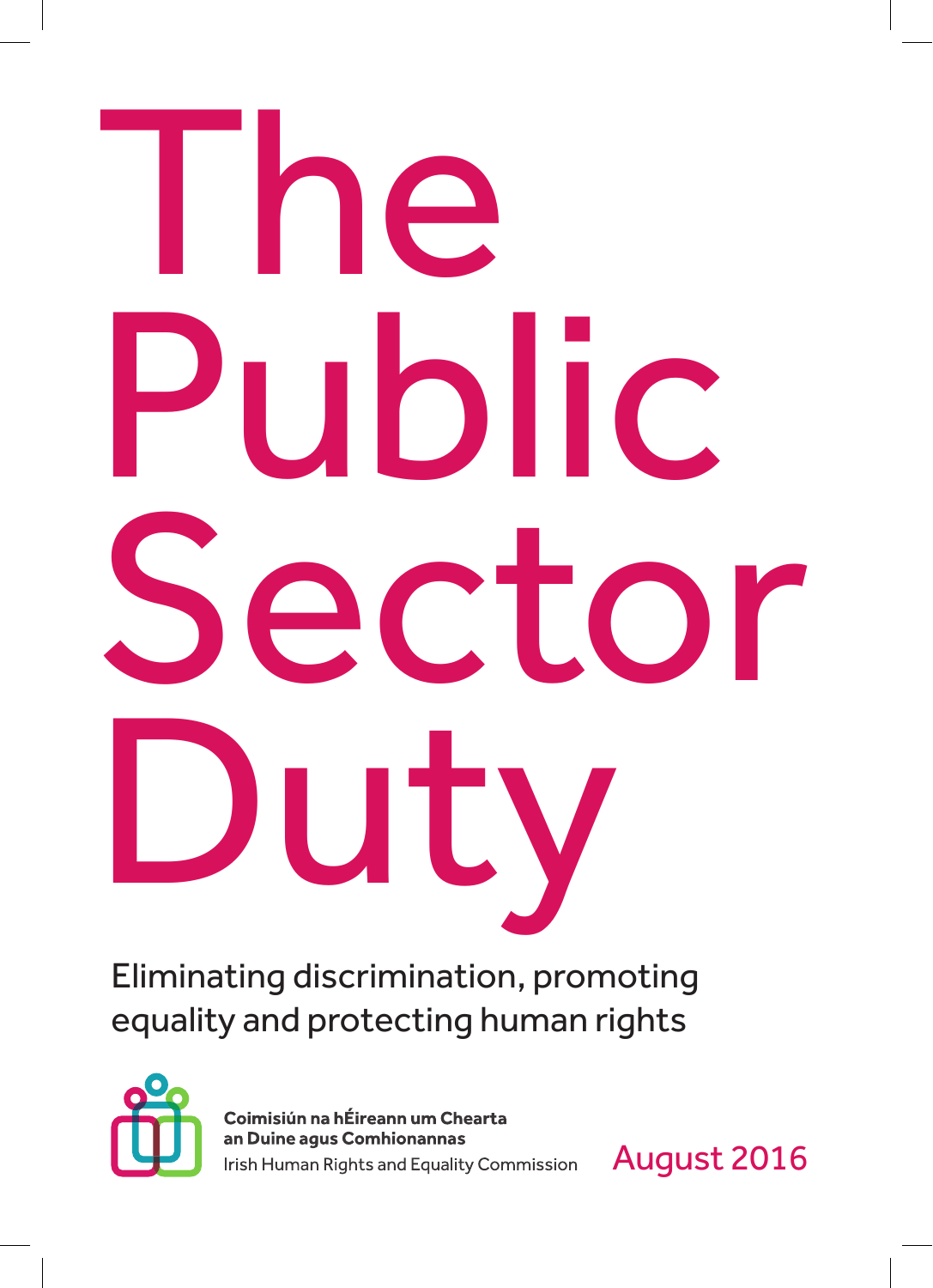## **The Irish Human Rights and Equality Commission**

The Irish Human Rights and Equality Commission is Ireland's national human rights institution and national equality body.

The Irish Human Rights and Equality Commission ('the Commission') was established by the Irish Human Rights and Equality Commission Act 2014 ('the IHREC 2014 Act').

The Commission has a statutory remit to protect and promote human rights and equality in the State, to promote a culture of respect for human rights, equality and intercultural understanding and to promote understanding and awareness of the importance of human rights and equality. The Commission is tasked with reviewing the adequacy and effectiveness of law, policy and practice relating to the protection of human rights and equality and with making recommendations to Government on measures to strengthen, protect and uphold human rights and equality.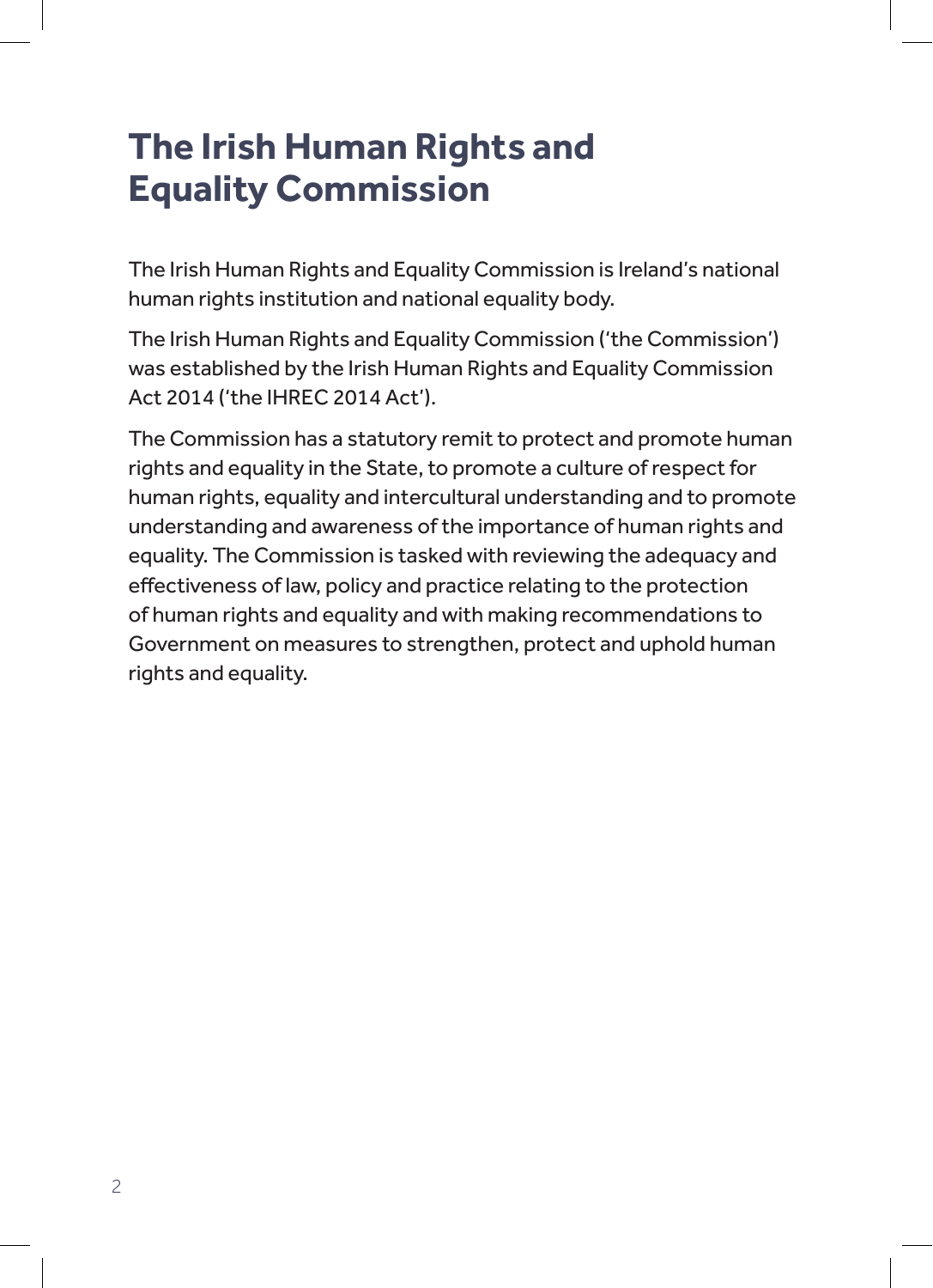## **What does the Irish Human Rights and Equality Commission Act 2014 say?**

Section 42 of the Irish Human Rights and Equality Commission Act 2014 places a positive duty on public sector bodies to have regard to the need to eliminate discrimination, promote equality, and protect human rights, in their daily work. This is an innovative development in Irish equality and human rights legislation and presents a valuable opportunity for public bodies to embed human rights and equality considerations into their functions, policies and practices.

Section 42 states that:

42. (1) A public body shall, in the performance of its functions, have regard to the need to:

- 1. eliminate discrimination,
- 2. promote equality of opportunity and treatment of its staff and the persons to whom it provides services, and
- 3. protect the human rights of its members, staff and the persons to whom it provides services.

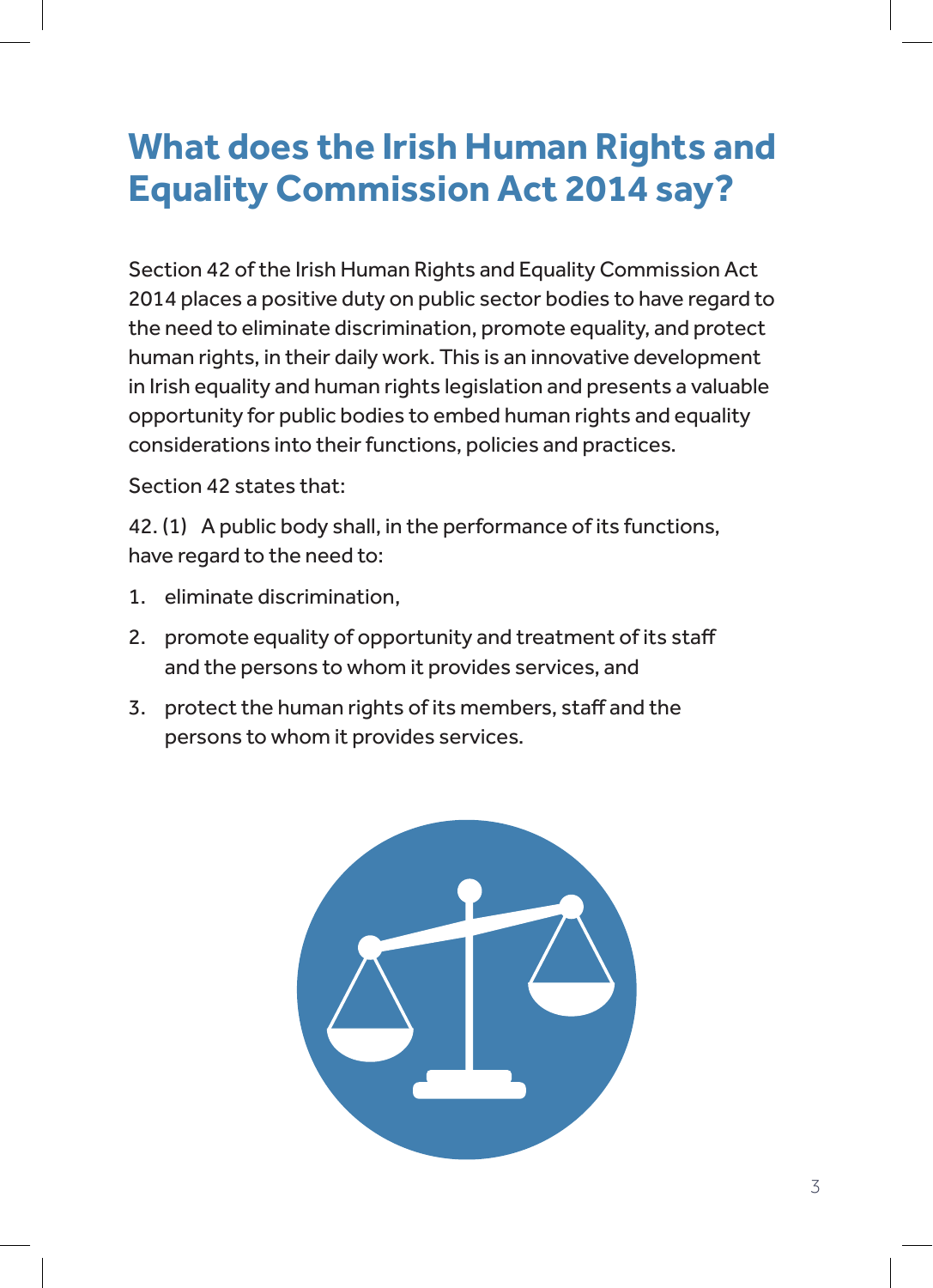## **Section 42 of the IHREC Act 2014 sets out three core steps to be taken by public bodies**

- 1. In preparing strategic plans, public sector bodies must assess and identify the human rights and equality issues that are relevant to their functions. These issues must relate to all of its functions as policy maker, employer and service provider.
- 2. Public bodies must then identify the policies and practices that they have in place or that they plan to put in place to address these issues.
- 3. Finally, in their annual reports, or equivalent documents, public bodies must report in a manner accessible to the public on their developments and achievement in that regard.

Where the Commission considers there are failures to fulfil the Public Sector Duty, it can invite a public body to carry out an equality and human rights review of the work of the organisation, and prepare and implement an action plan.

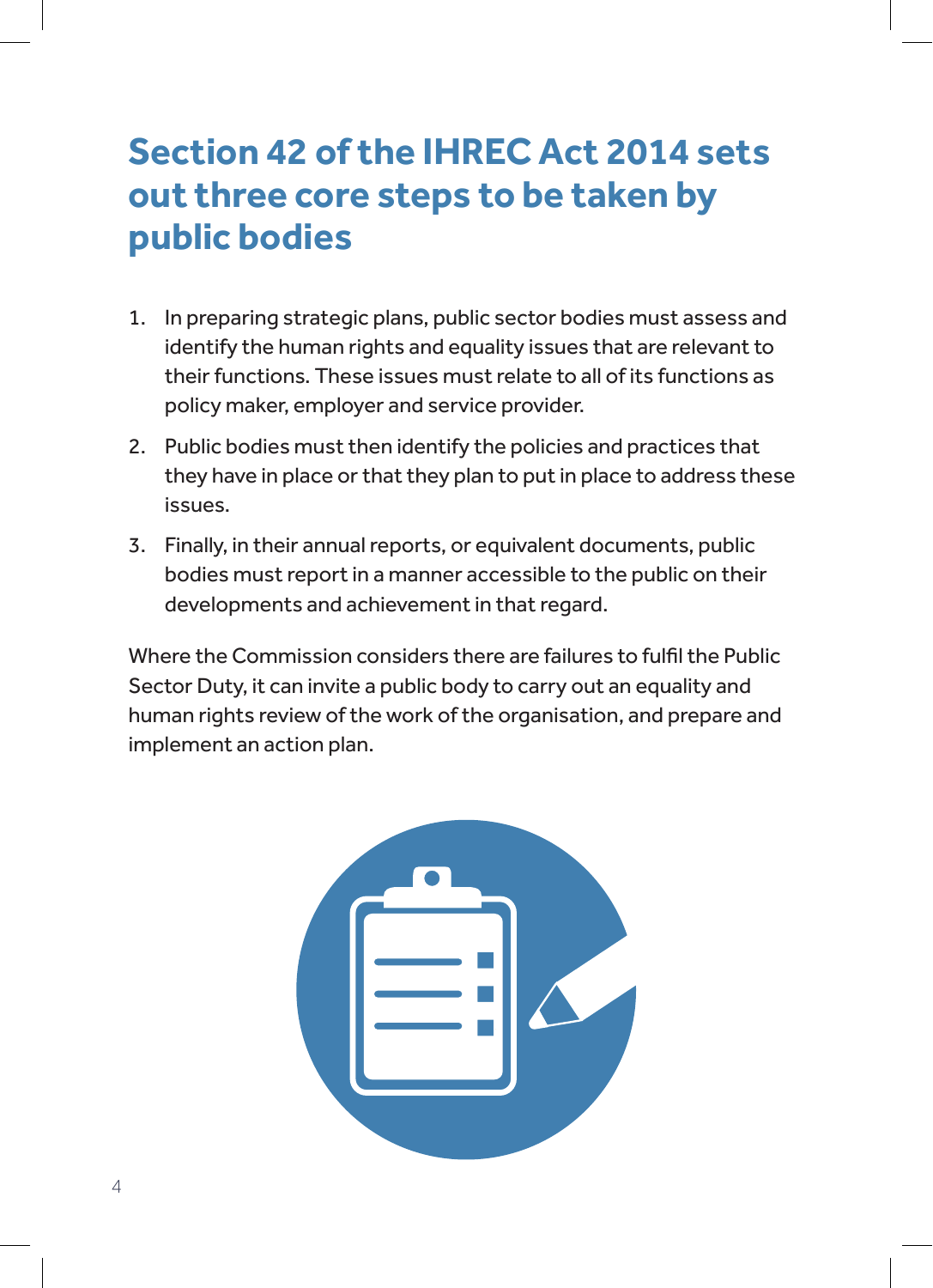## **What is a Public Body under the IHREC Act 2014?**

Section 2 of the Irish Human Rights and Equality Commission Act 2014 defines a public body broadly to include; government departments, local authorities, the Health Service Executive, universities and institutes of technologies, education and training boards, most schools, semi-state bodies, all bodies financed with public money (even partially), including companies whose majority of shares is held by government, or organisations that acts in the public interest.

Therefore the Public Sector Duty applies whether the service is provided directly by the State, or through a non-state actor. The State subcontracts a range of its functions and services, for example in the areas of care, welfare, and health to non-state actors.

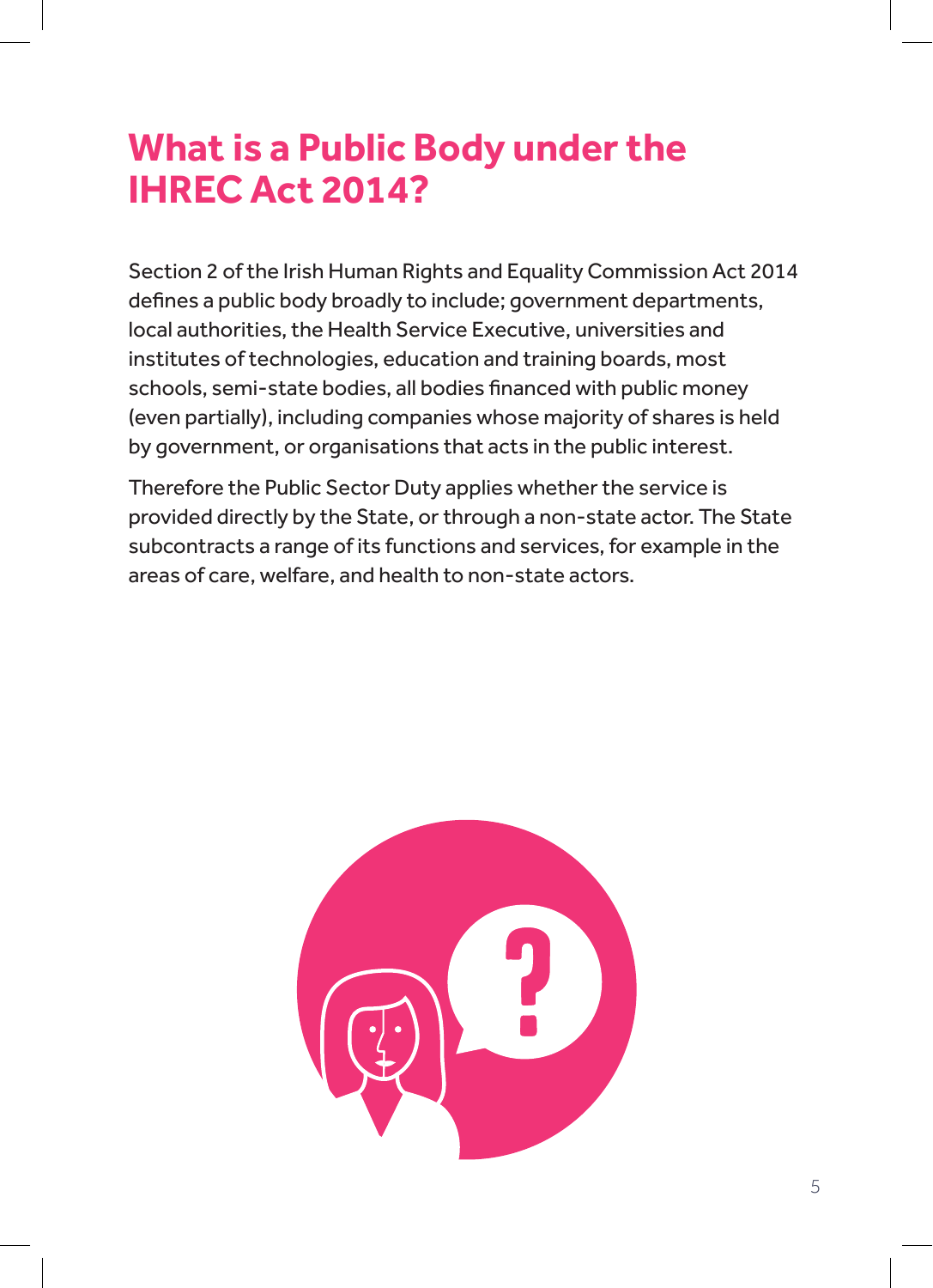## **Implementing the Public Sector Duty**

There are many benefits presented to public bodies by implementing the Public Sector Duty and documented in other jurisdictions. These include:

- more effective use of resources and enhanced quality of policies;
- improved access to and benefit from services for all service users;
- enhanced working environment for employees and improved productivity and creativity;
- Improved provision of quality public services;
- Reduction in inequalities and advancement of the realisation of human rights in the provision of key services such as health, housing, education, social care;
- Supports an evidence-based approach to the work of public bodies;
- Promotes cultural change in the public sector;
- Reduces grievances and litigation.

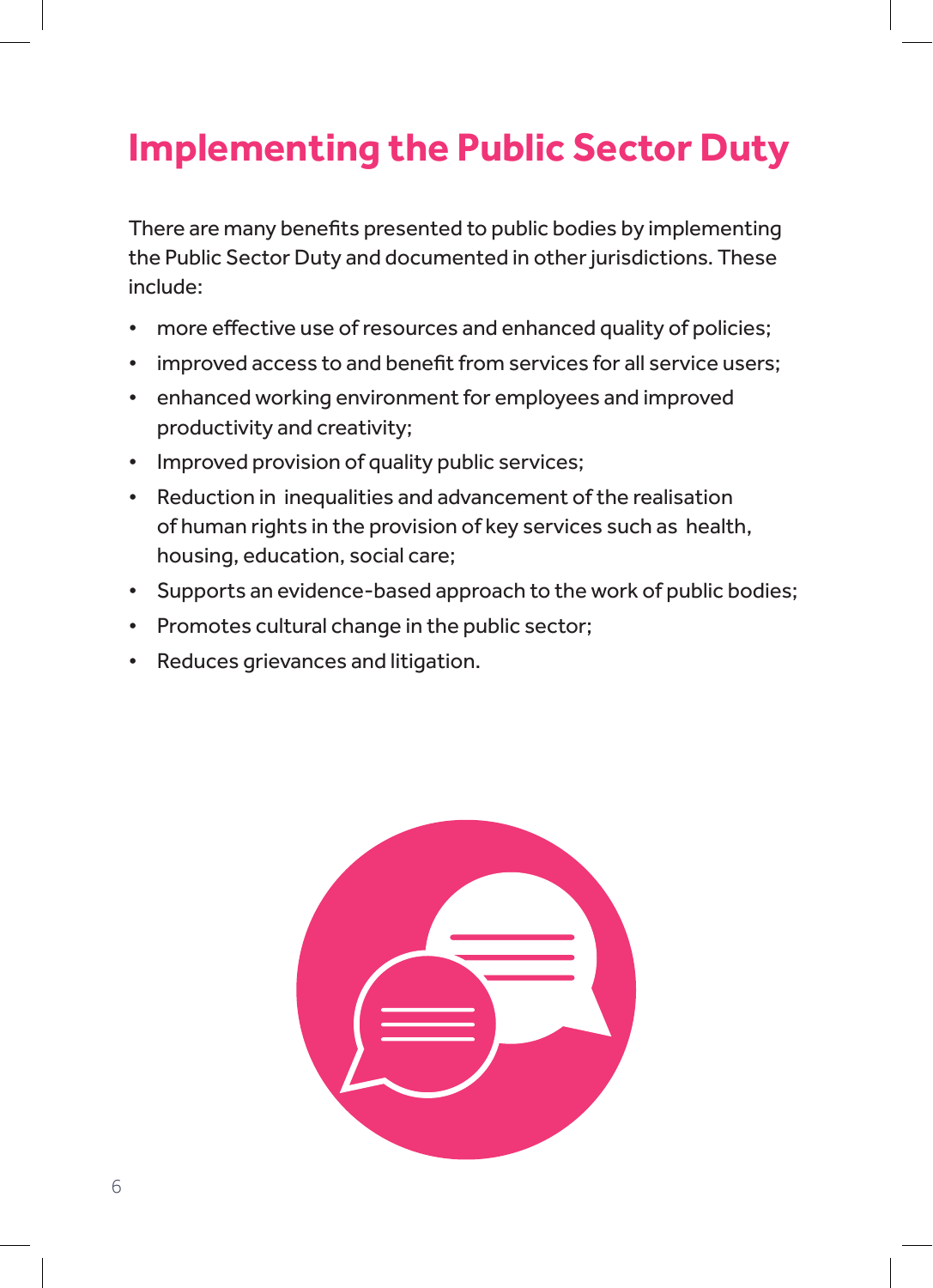# **What does a Public Body need to do?**

## **Initial assessment**

Undertake an assessment of human rights and equality issues that are relevant to its functions, to the services it provides, or regulates or oversees, and to its employees. An initial assessment may inform a strategic statement to guide the next phase of the strategic planning process.

- Map organisation's functions and emerging human rights and equality issues stemming from legal obligations, complaints, risks identified, industrial relations issues, existing sets of data and consultation reports
- Identify key policies, programmes, national strategies and standards that are relevant to the realisation of human rights and equality in the Irish state

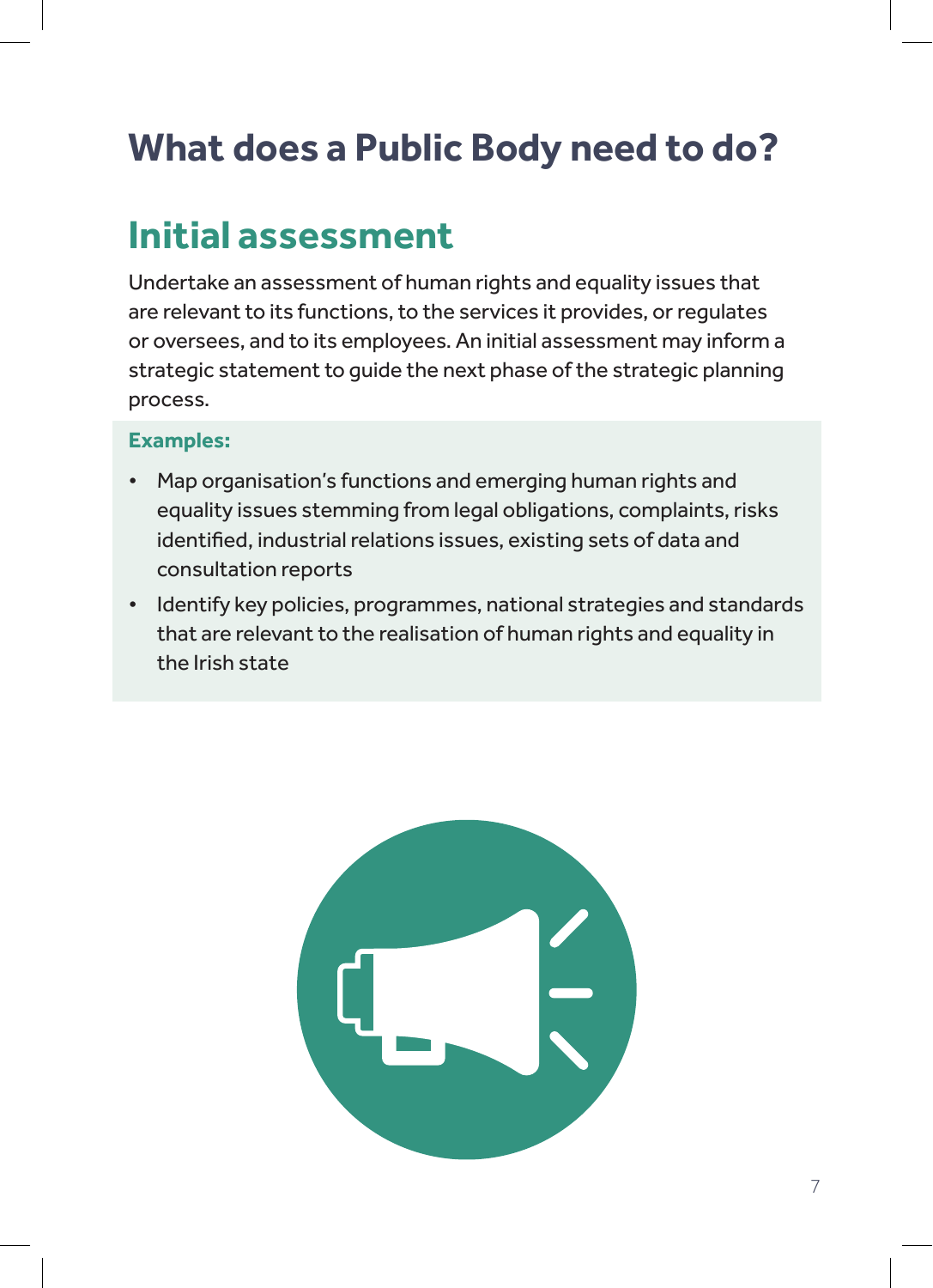## **Strategic planning**

Integrate human rights and equality initial assessments in the strategic planning process. If working within an already commenced strategic planning cycle, ensure that links between human rights and/or equality statements and related action plans are incorporated into current work activities.

- Include human rights and equality issues into your strategic planning process. This should be done while policies are at a formative stage, and not as a rear-guard action
- Make your senior managers aware of the organisational responsibilities under the Public Sector Duty
- Identify key policies, programmes, national strategies and standards that are relevant to the realisation of human rights and equality for employees and service users
- Ensure that the organisation's values and mission include human rights and equality considerations
- Build in a review mechanism to ensure continuous regard to the positive human rights and equality considerations
- Where risks to protected groups or potential human rights breaches are identified, take steps to mitigate those risk where possible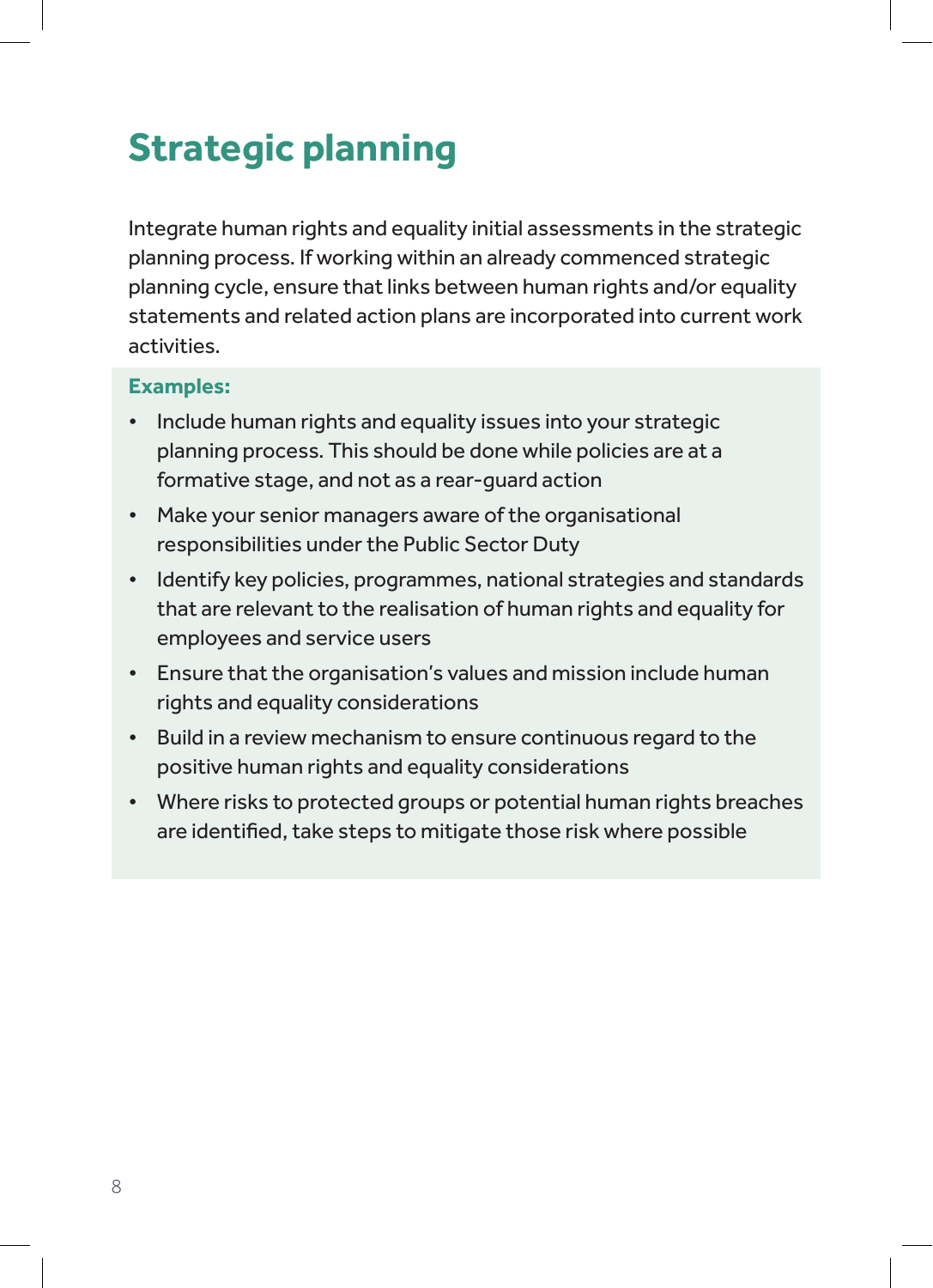## **Consultation and participation**

Consult broadly with employees, managers, trade unions, individuals and communities accessing and using the services, and other key stakeholders, which may be affected by inequalities and human rights issues.

- Set up service users' panels and engage in public consultation thereby giving voice to individuals and groups at risk of discrimination and human rights abuses
- Consult externally and internally at appropriate points of policy and programme development
- Revise internal and external complaints mechanisms, and ensure that human rights and equality aspects are built into these
- Promote informal resolution of internal and external grievances by training staff and managers to deal sensitively with human rights and equality issues
- Ensure that your Human Resources and Service Provision policies are human rights and equality proofed

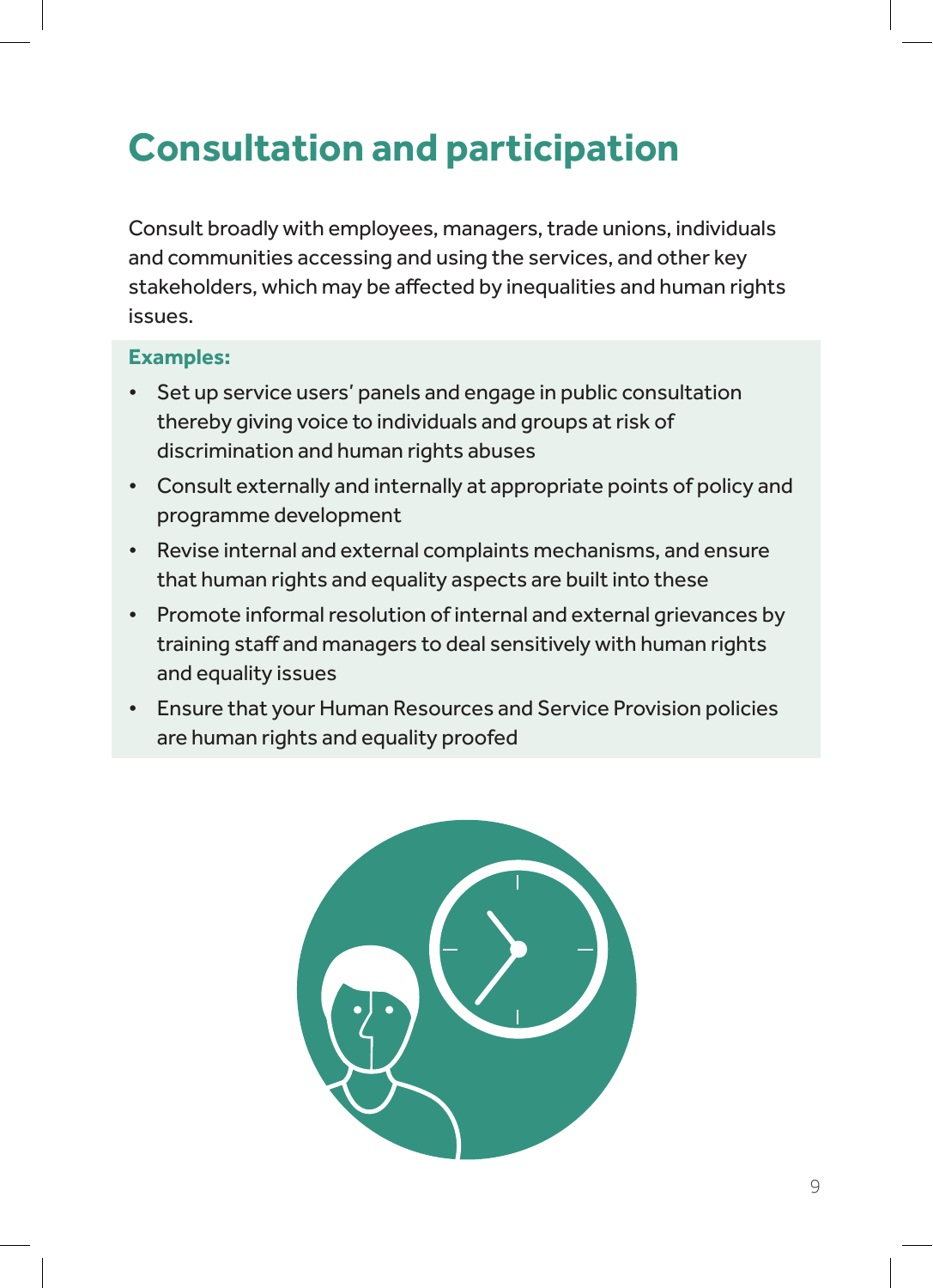# **Training and capacity building**

Provide training or information to key staff and managers on human rights and equality and allocate training budgets accordingly.

#### **Examples:**

- Offer training on human rights and equality as part of professional development and as an organisational objective
- Include human rights and equality issues within the organisation's communications strategy
- Support initiatives to promote awareness on human rights and equality, such as thematic events/days for staff and service users (UN Days, mental health awareness, etc.), staff briefings
- Organise events celebrating diversity and human rights

## **Working groups/ committees/ key personnel**

A Public Body may need to set up a specific committee or working group to focus on implementing the Public Sector Duty; or it could use an existing structure already in place. Specific roles that include a specific responsibility for the promotion of equality and human rights may need to be assigned or designated.

- Assign a working group or committee to take on the role of rolling out the Public Sector Duty
- Ensure organisational commitment with the senior management and leadership team
- Set up a senior management group to advance human rights and equality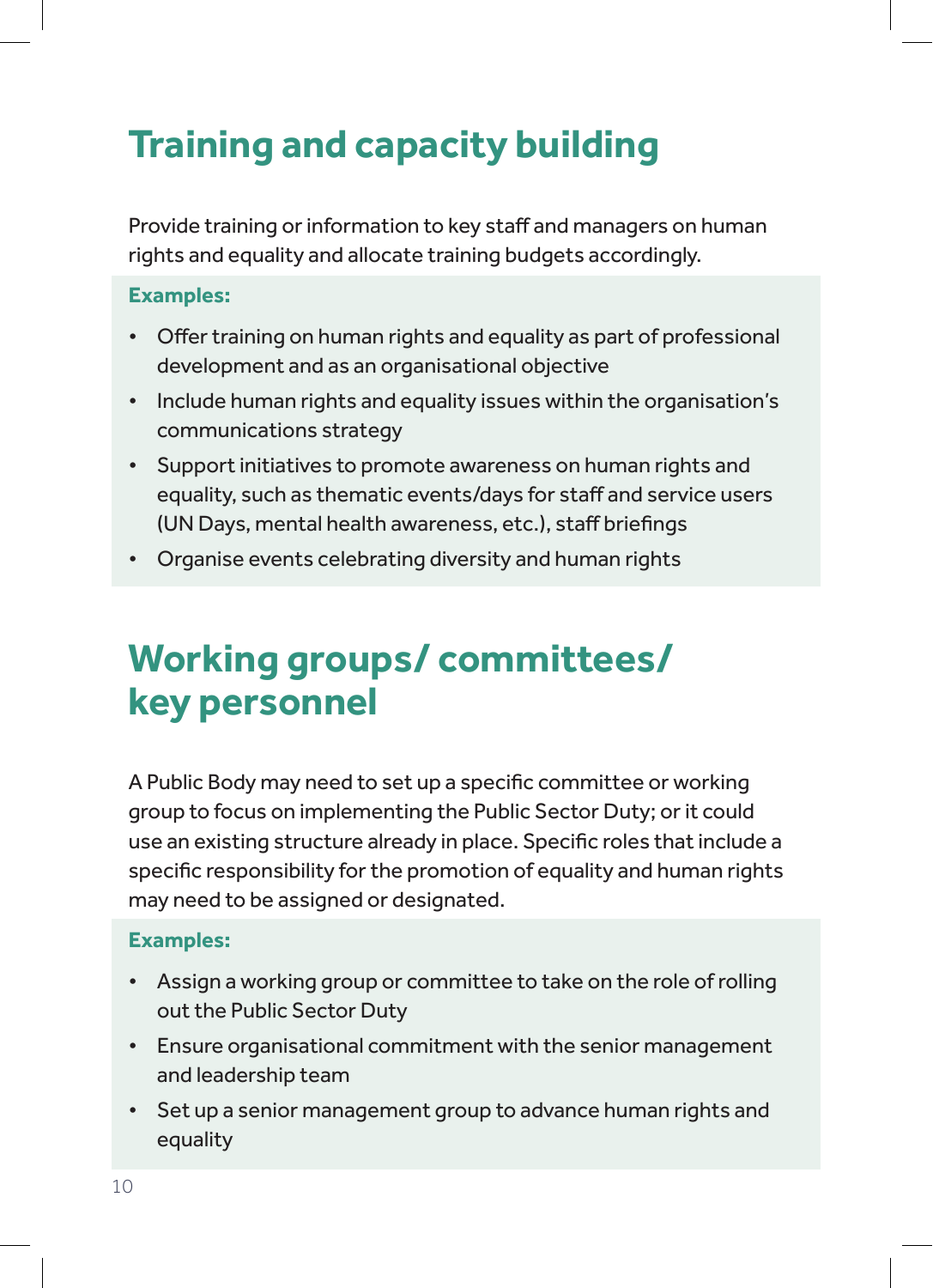## **Policies, programmes and practices**

Screen and analyse policies and programmes from a human rights and equality perspective, identifying which existing policies and practices are particularly relevant.

- Include human rights and equality issues on the agenda of all working groups and senior management meetings
- Ensure that your budgets are screened or assessed for human rights and equality impacts
- Ensure that your policies are screened or assessed for human rights and equality impacts for service users and employees – both at an early stage, and on a periodic review basis
- Implement employment policies that are related to equality and human rights
- Clearly document risk areas and take steps to mitigate adverse impact

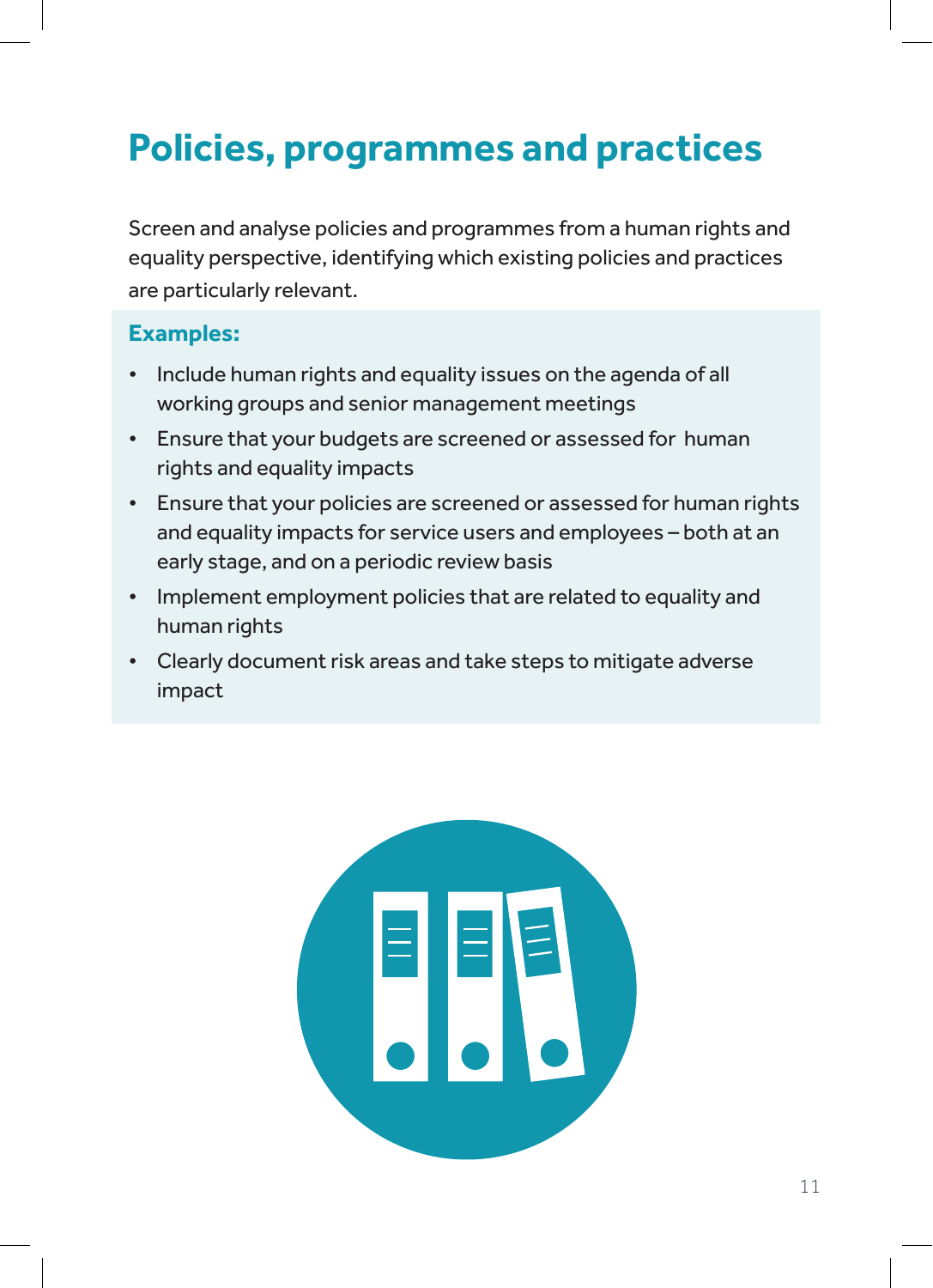# **Action planning**

Develop action plans on human rights and equality with defined actions and responsibilities.

- Prepare an action plan in relation to a specific policy or programme area or a specific regulatory standard that might have an impact on human rights and equality
- Clearly document risk areas for human rights and equality and take steps to mitigate potential adverse impact
- Consider positive action measures in service provision and employment, and a rights-based approach
- Consider reasonable accommodation measures for people with disabilities in service provision and employment and a rightsbased approach
- Clearly designate responsibilities, timeframe, budgets and indicators in the action plan
- Develop a pilot project in key service areas in relation to the public sector duty

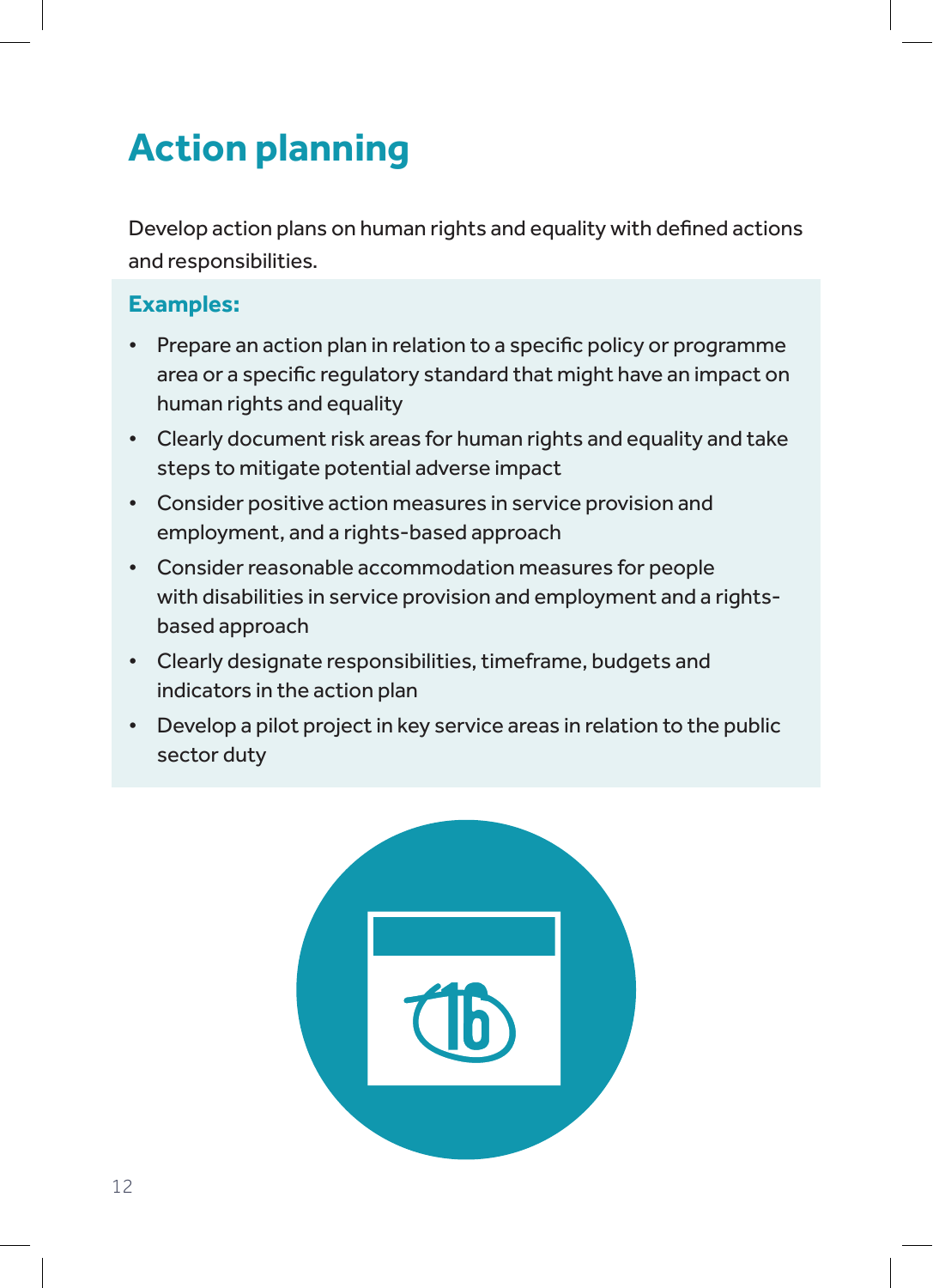## **Data collection, monitoring and reporting**

Collection of data, clearly defined targets, indicators and responsibilities will ensure effective monitoring and reporting on human rights and equality. Achievements and steps taken as part of your human rights and equality action plans will be included in annual reports in an accessible manner.

- Promote the collection of data by using human rights and equality indicators in employment and service provision
- Improve your data collection systems and make sure that the equality and human rights data are used to proof and impact-assess your policies and practices
- Provide evidence-based information on your human rights and equality initiatives and achievements in your annual report

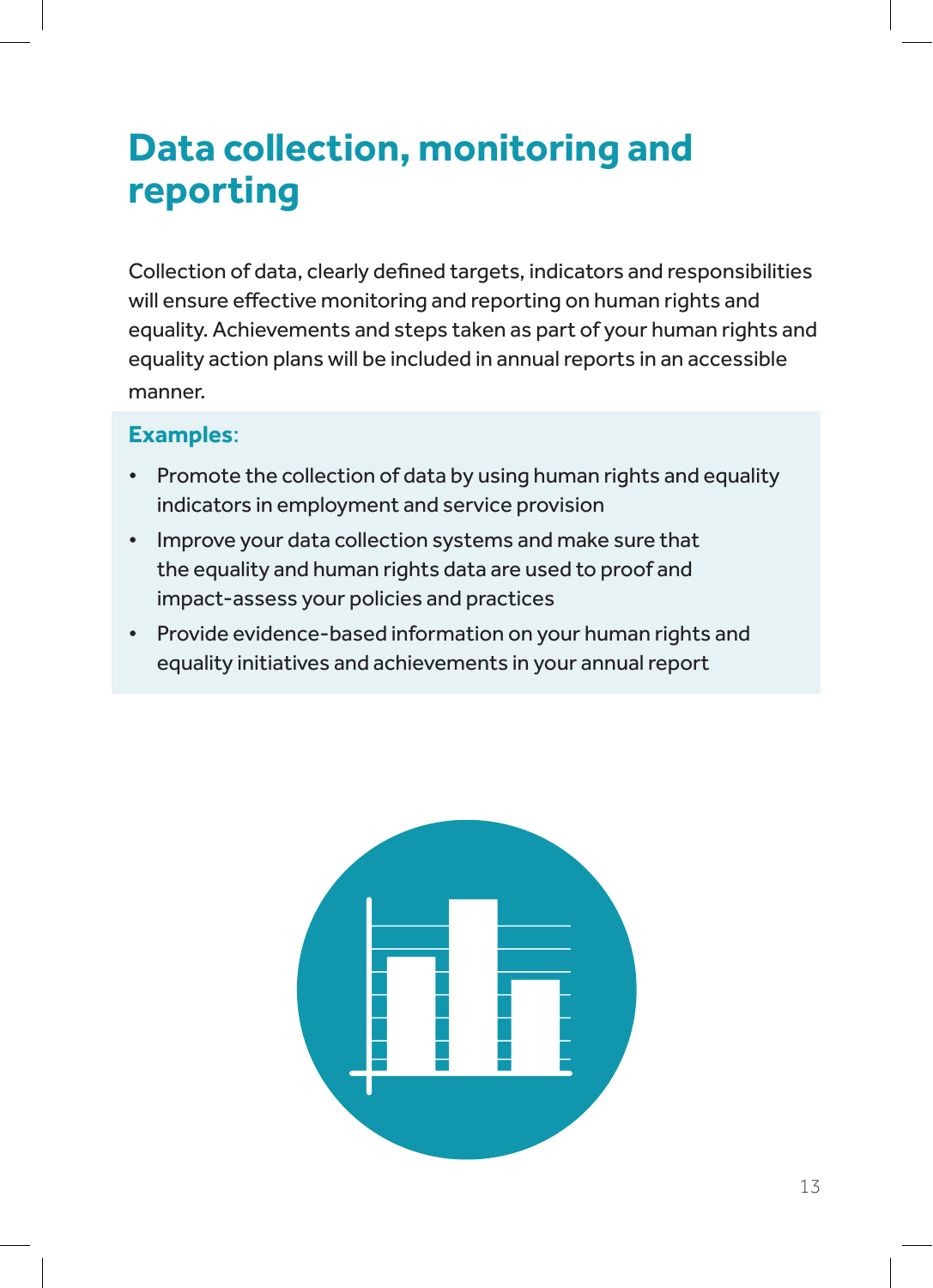## **What can the Irish Human Rights and Equality Commission do?**

The Irish Human Rights and Equality Commission has been given specific functions in relation to the Public Sector Duty.

**Support:** IHREC may give guidance and encourage public bodies in developing specific assessment tools, policies and human rights and equality proofing. IHREC will profile good practice and effective operational standards in relation to human rights and equality.

## **Pilot projects**

IHREC has decided to initiate a number of pilot projects to inform future guidance and codes of practice. Pilot sites will consider both top-down and bottom-up approaches in implementing the Public Sector Duty.

**Monitoring:** If there is evidence of serious human rights issues and/or discrimination, IHREC may invite a public body to carry out a review in relation to human rights and/or equality, and to prepare and implement an action plan in relation to human rights and/or equality or both. These reviews can be general or related to specific aspects of equality and human rights.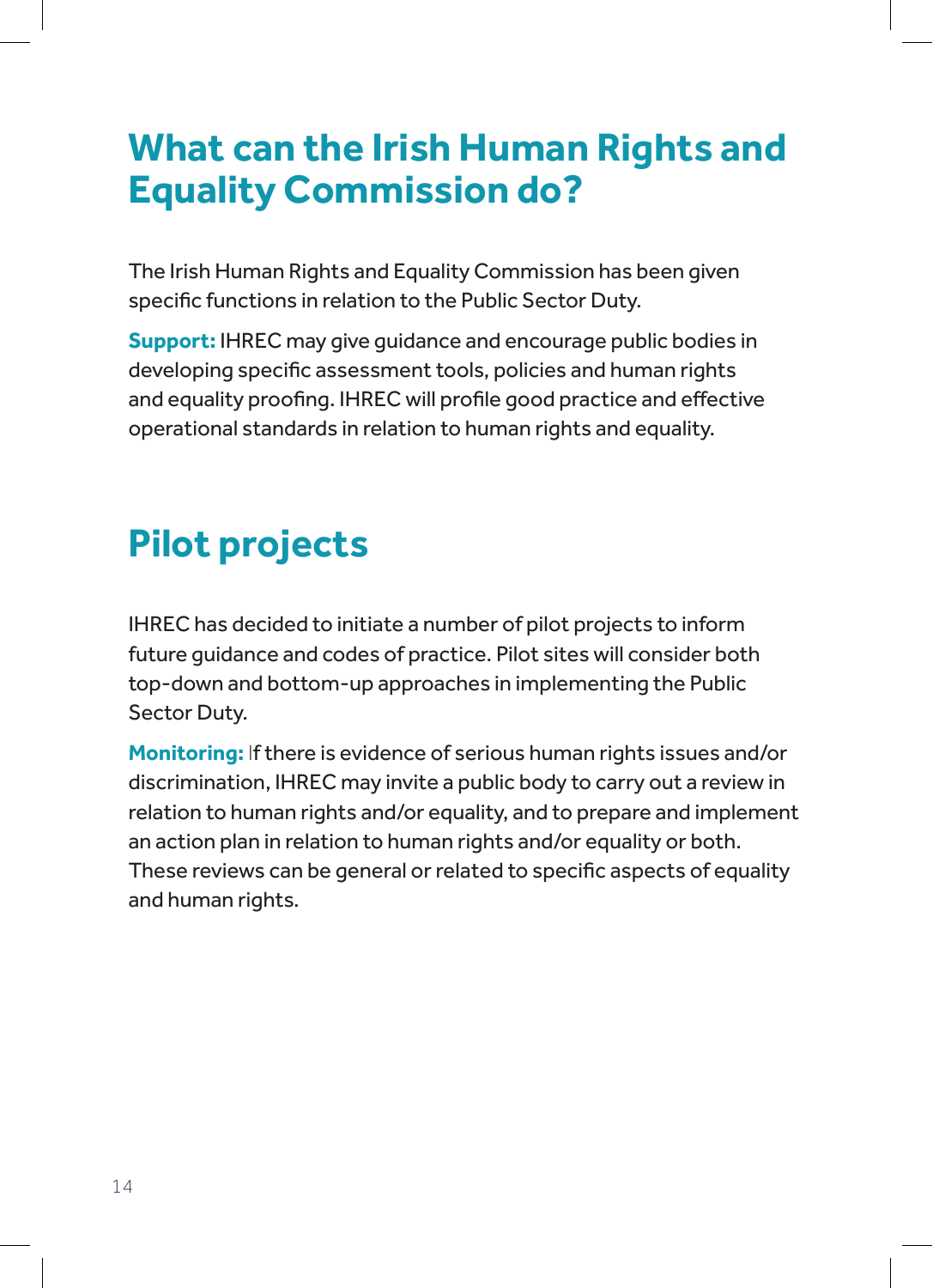## **Further information**

The Irish Human Rights and Equality Commission will develop good practice guides and toolkits for dissemination among public bodies in the context of the Public Sector Duty implementation. If you would like further information or support, please contact the Public Sector Duty team.

- An e-learning tool focussing on "Equality in Service Delivery" is currently available for individual use and organisational download on the IHREC website.
- IHREC website includes a number of information booklets, toolkits and resources, which can be usefully adapted for the rolling out of the public sector duty.
- IHREC page on the Public Sector Duty provides links to tools from other countries in relation to equality impact assessments and/or human rights and equality impact assessments; human rights and equality indicators and data collection; human rights and equality proofing and screening.
- IHREC staff in the Public Sector Duty team may provide guidance on standards for human rights and equality training that a public body may need to procure.
- For further information, please contact the Public Sector Duty team.

**Public Sector Duty Team Email: info@ihrec.ie Website: www.ihrec.ie**